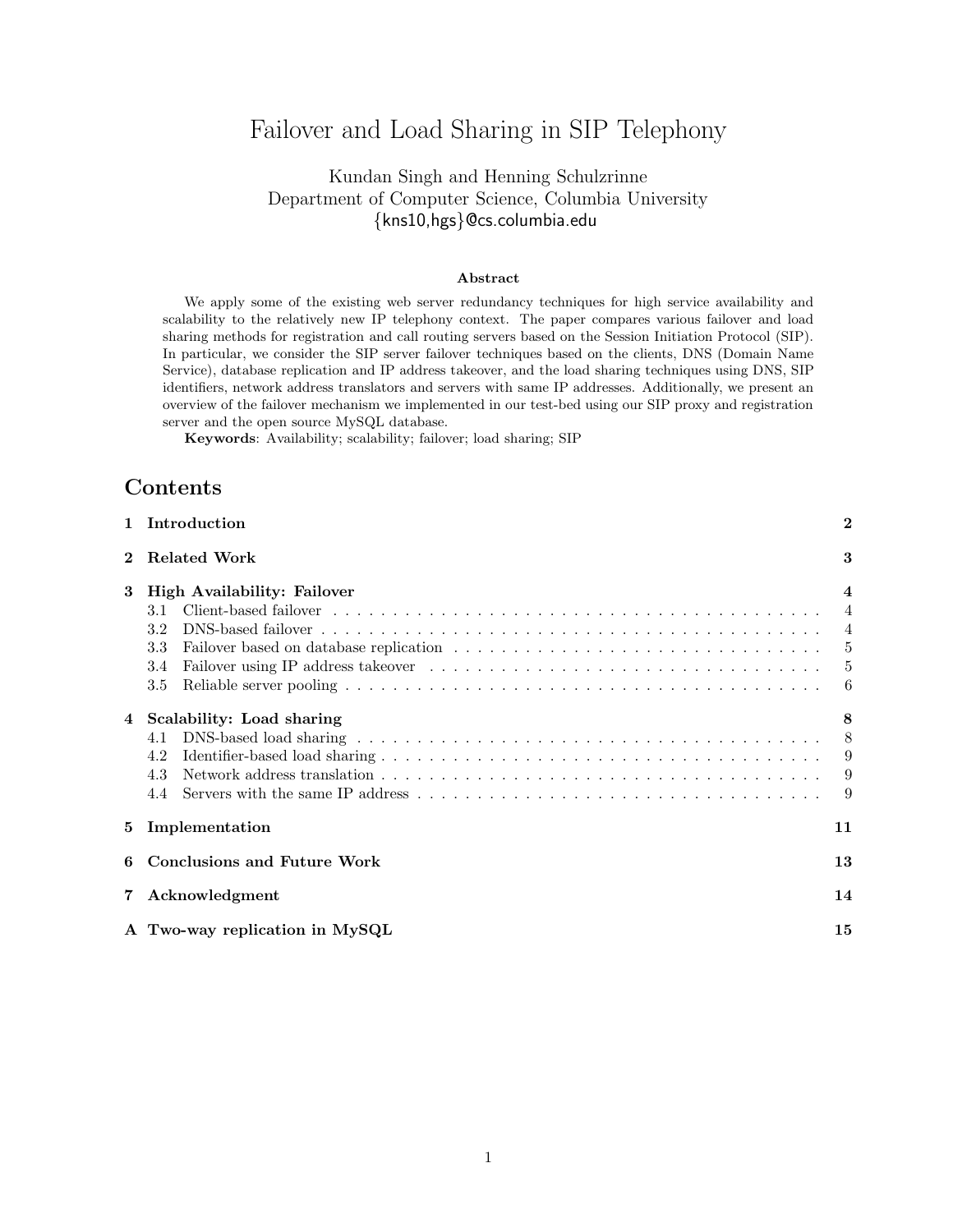The Session Initiation Protocol (SIP) [1] is a distributed signaling protocol for IP telephony. The SIPbased telephony services have been proposed as an alternative to the classical PSTN (public switched telephone network) and offers a number of advantages over the PSTN [2]. Traditionally, telephony service is perceived as more reliable than the Internet-based services such as web and email. To ensure wide acceptance of SIP among carriers, the SIP servers should demonstrate similar quantifiable guarantees on service availability and scalability. For example, PSTN switches have a "5 nines" reliability requirement, i.e., available for 99.999% time, which implies at most 5 minutes outage a year.

The SIP proxy servers are more light-weight compared to PSTN switches because they only route call signaling messages without maintaining any per-call state. The SIP proxy server of a *domain* is responsible for forwarding the incoming requests destined for the logical address of the form *user@domain* to the current transport address of the device used by this logical entity, and forwarding the responses back to the request sender. Consider the example shown in Fig. 1. When a user, Bob, starts his SIP phone, it registers his unique identifier *bob@home.com* to the SIP server in the *home.com* domain. The server maintains the mapping between his identifier and his phone's IP address. When another user, Alice, calls *sip:bob@home.com*), her phone does a DNS (Domain Name Service) lookup for the SIP service record of *home.com* and sends the SIP call initiation message to the resolved server IP address. The server "proxies" the call to Bob's currently registered phone. Once Bob picks up the handset, the audio packets can be sent directly between the two phones without going through the server. Further details [2, 3] of the call are skipped for brevity.



Figure 1: An example SIP call

If the server fails due to some reason, the call initiation or termination messages cannot be proxied correctly. We can improve the service availability by adding a second server that automatically takes over in case of the failure of the first server. Secondly, if there are thousands of registered users and the single server cannot handle the load, then a second server can work along with the first server such that the load is divided between the two. We describe some of these failover and load sharing techniques for SIP servers. These techniques also apply beyond telephony, for example, for SIP-based instant messaging and presence that use the same SIP servers for registration and message routing.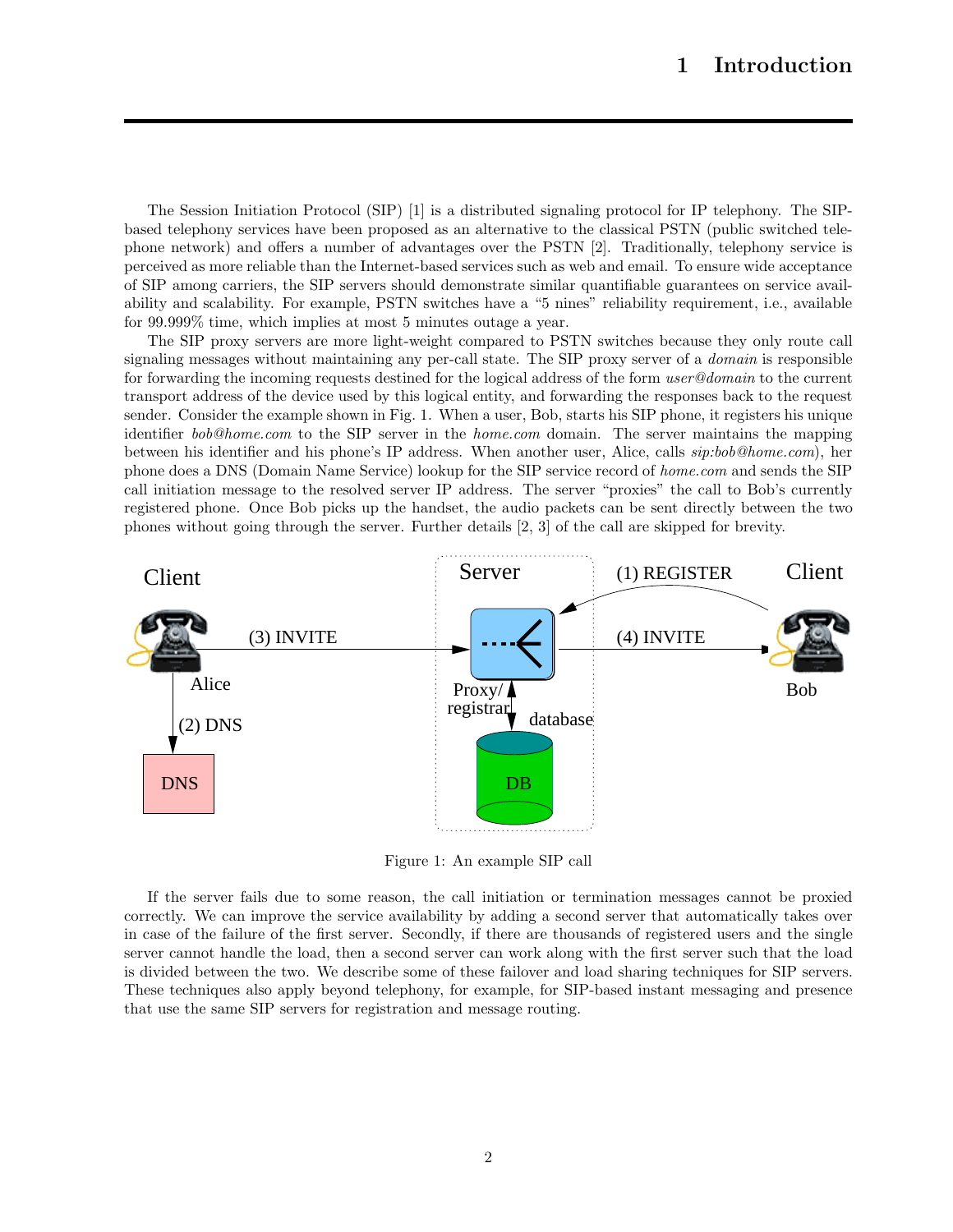Failover and load sharing for web servers is a well studied problem [4, 5, 6, 7]. TCP connection migration [8], IP address takeover [9] and MAC address takeover [10] have been proposed for high availability. Load sharing via connection dispatcher [11] and HTTP content or session-based request redirection [12, 13, 10] are available for web servers. Some of these techniques such as DNS-based load sharing [14, 15] also apply to other Internet services like email and SIP. Although SIP is an HTTP like request-response protocol, there are certain fundamental differences that make the problem slightly different. For example, SIP servers can use both TCP and UDP transport, the call requests and responses are usually not bandwidth intensive, caching of responses is not useful, and data update (REGISTER message) and lookup (INVITE message) ratio may be comparable unlike common read-dominated database and web applications.

The IETF's Reliable Server Pooling (Rserpool) working group is developing an architecture for the name resolution of service and aggregate server access that does not require maintaining hard state in the front end load distributor [16, 17]. This can also be used for the SIP server pool.

The SIP-based telephony services exhibit three bottlenecks to scalability: signaling, data and gateway. The signaling part deals with higher request processing rate for the SIP servers. The data part is the realtime media interaction between the endpoints and the gateway part deals with the optimal placement of media gateways and switching components [18]. This paper focuses on the signaling part only. SIP allows redirecting a request to a less loaded server using the 302 response, or transferring an existing call dialog to a less loaded endpoint or gateway [1, 19]. Sparks [20] proposes signaling the upstream senders to reduce the request rate when the downstream servers are overloaded. The SIP server can utilize the failover and load sharing research done in databases. For example, MySQL allows replication and clustering [21, 22].

We describe and compare some of these techniques in the context of SIP. We also present an overview of our implementation of failover and describe some practical issues.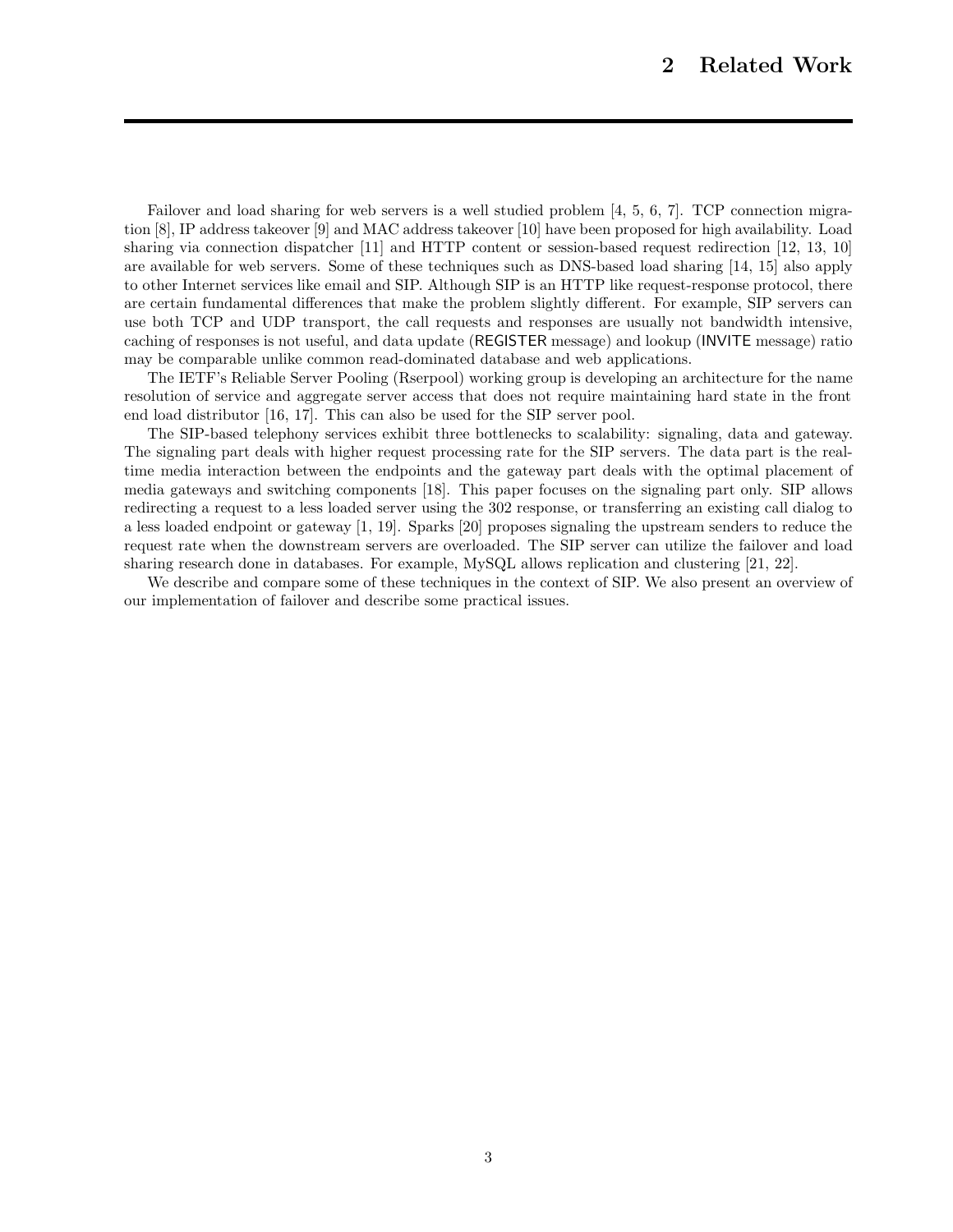High availability is achieved by adding a backup component such as the SIP server or user record database. Depending on where the failure is detected and who does the failover, there are various design choices: clientbased, DNS-based, database failover and IP takeover.

## **3.1 Client-based failover**



Figure 2: Client-based failover

In the client-based failover (Fig. 2), Bob's phone knows the IP addresses of the primary and the backup servers,  $P_1$  and  $P_2$ . It registers with both, so that either server can be used to reach Bob. Similarly, Alice's phone also knows about the two servers. It first tries  $P_1$ , and if that fails it switches to  $P_2$ .

All failover logic is built into the client. The servers operate independent of each other. This method is used by the Cisco IP phones [23]. Configuring the phones with the two server addresses works well within a domain. However, the phone or the server needs to use DNS to locate the backup server when sending the call invitation to a user in another domain.

## **3.2 DNS-based failover**



Figure 3: DNS SRV-based failover

DNS SRV-based failover is the most clean and hence, preferred way, to failover. In this method, Alice's phone can retrieve the DNS SRV [14] record for *sip. udp.home.com* to get the two server addresses (Fig. 3). In the example,  $P_1$  will be preferred over  $P_2$  by assigning a lower numeric priority value to  $P_1$ .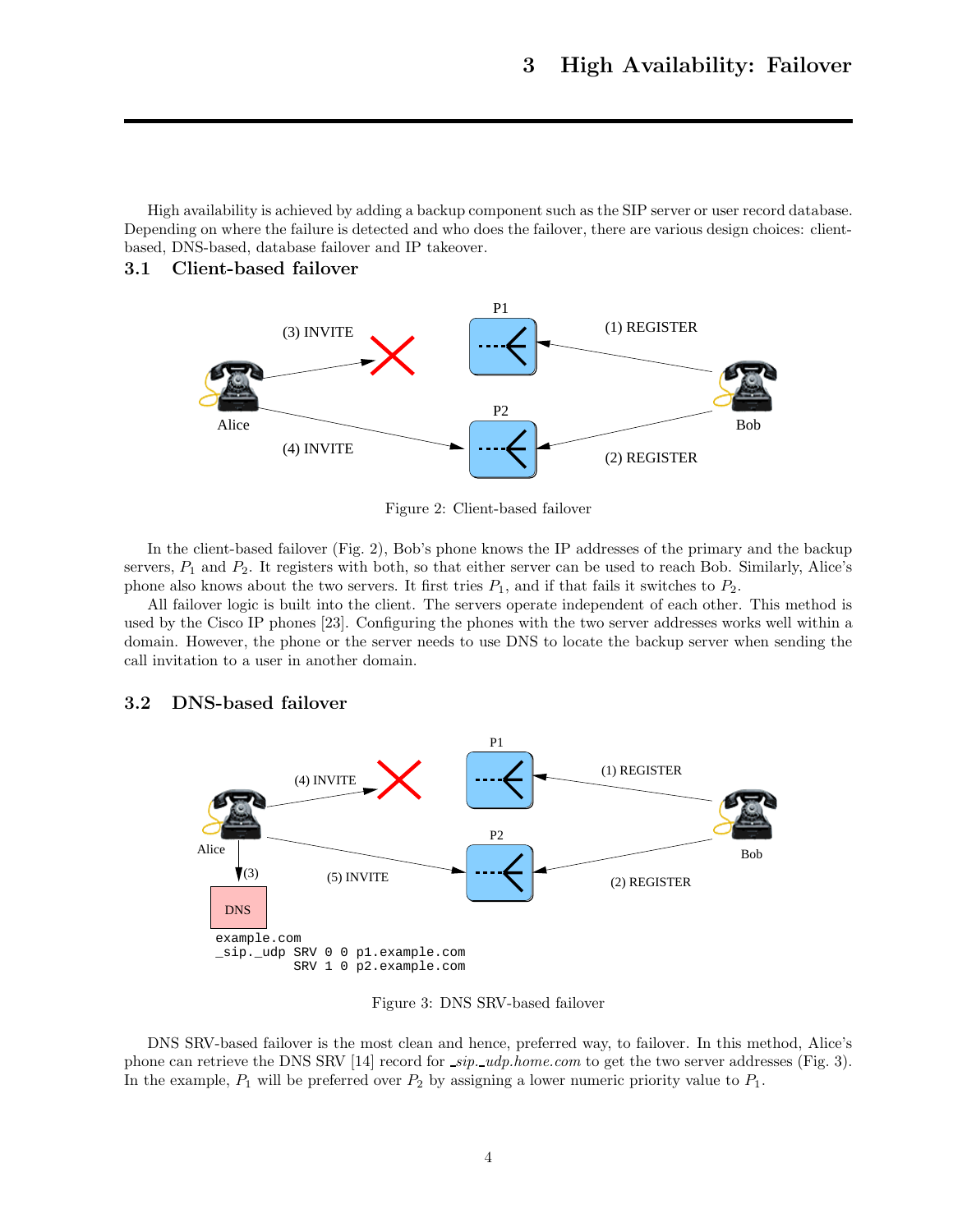Alternatively, dynamic DNS can be used to update the A-record for *home.com* from the IP address of P<sup>1</sup> to  $P_2$ , when  $P_1$  fails.  $P_2$  can periodically monitor  $P_1$  and update the record when  $P_1$  is dead. Setting a low time-to-live (TTL) for the A-record bindings can reduce the failover latency due to DNS caching [24].

### **3.3 Failover based on database replication**

Not all the SIP phones are capable of registering with multiple servers. Moreover, to keep the server failover architecture independent of the client configuration, the client can register with only  $P_1$ , which can then propagate the registration to  $P_2$ . If a database is used to store the user records, then replication can be used as shown in Fig. 4. Bob's phone registers with the primary server,  $P_1$ , which stores the mapping in the database  $D_1$ . The secondary server,  $P_2$ , uses the database  $D_2$ . Any change in  $D_1$  is propagated to  $D_2$ . When  $P_1$  fails,  $P_2$  can take over and use  $D_2$  to proxy the call to Bob. There could be small delay before  $D_2$ gets the updated record from  $D_1$ .



Figure 4: Failover based on database replication

## **3.4 Failover using IP address takeover**

If DNS-based failover cannot be used due to some reason (e.g., not implemented in the client), then IP takeover [9] can also be used (Fig. 5). Both  $P_1$  and  $P_2$  have identical configuration but run on different hosts on the same Ethernet. Both servers are configured to use the external master database,  $D_1$ . The slave  $D_2$ is replicated from  $D_1$ . The clients know the server IP address as  $P_1$ 's 10.1.1.1 in this example.



Figure 5: When the primary server fails

Figure 6: When the master database fails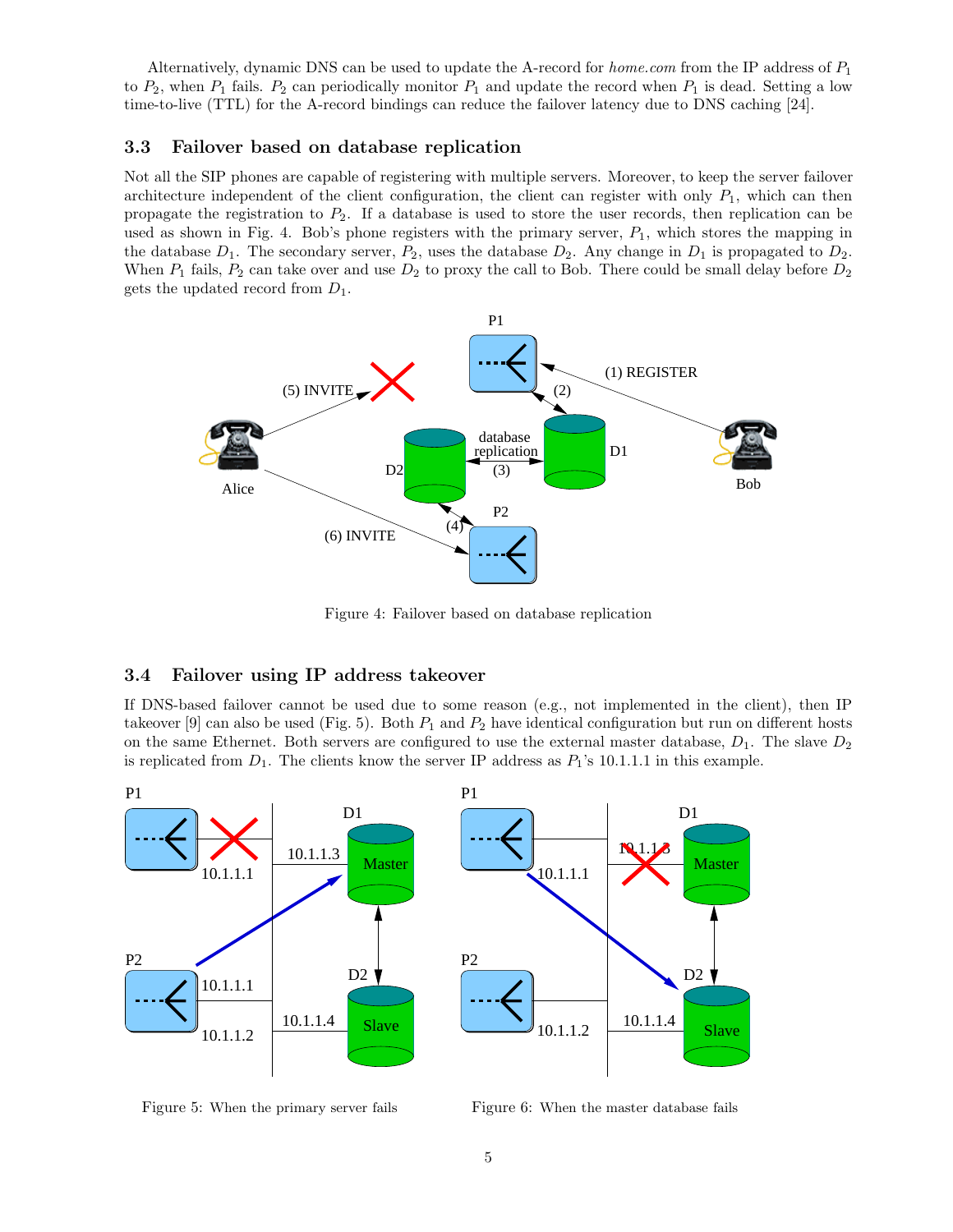$P_2$  periodically monitors the activity of  $P_1$ . When  $P_1$  fails,  $P_2$  takes over the IP address 10.1.1.1. Now, all requests sent to the server address will be received and processed by  $P_2$ . When  $D_1$  fails,  $P_1$  detects and switches to  $D_2$  (Fig. 6). IP takeover is not used by  $D_2$  since the sIP servers can be modified to switchover when  $D_1$  fails. There can be a small failover latency due to the ARP cache.

The architecture is transparent to the rest of the network (clients and DNS) and can be implemented without external assumptions. However, if the replication is only from the master to the slave, it requires modification in the SIP server software to first try  $D_1$ , and if that fails use  $D_2$  so that all the updates are done to the master server. To avoid replicating the database,  $P_1$  can propagate the REGISTER message also to  $P_2$ .

Alternatively, to avoid the server modification, the server and the associated database can be co-located on the same host as shown in Fig. 7. If the primary host fails, both  $P_2$  and  $D_2$  take over.  $P_1$  always uses  $D_1$ , whereas  $P_2$  always uses  $D_2$ .



Figure 7: IP takeover: co-located database and proxy server

### **3.5 Reliable server pooling**

In the context of IETF's Reliable Server Pooling architecture [25], Fig. 8 shows the client phone as the pool user(PU),  $P_1$  and  $P_2$  as the pool elements (PE) in the "SIP server pool", and  $D_1$  and  $D_2$  as PEs in the "Database pool".  $P_1$  and  $P_2$  register with their home name server,  $NS_2$ , which supervises them, and informs the other name servers (NS) about these PEs. Similarly,  $D_1$  and  $D_2$  also register with the NS. The SIP servers are the pool users of the "Database pool". A pool element is removed from the pool, if it is out of service.

When the client wants to contact the "SIP server pool", it queries one of the name servers,  $NS<sub>1</sub>$ , to get the list of  $P_1$  and  $P_2$  with relative priority for failover and load sharing. The client chooses to connect to  $P_1$  and sends the call invitation. If  $P_1$  fails, the client detects this and sends the message to  $P_2$ . For stateful services,  $P_1$  can exchange state information with another server,  $P_2$ , and return the backup server,  $P_2$ , to the client in the initial message exchange. This way the client knows which backup server to use in the case of failure.  $P_1$  can also give a signed cookie similar to HTTP cookie to the client, which sends it to the new failover server,  $P_2$ , in the initial message exchange. This is needed for call stateful services such as conferencing, but not for SIP proxy server failover.

The SIP server,  $P_1$ , queries the NS to get the list,  $D_1$  and  $D_2$ , for the "Database pool".  $D_1$  and  $D_2$ are backed up and replicated by each other, so they can return this backup server information in the initial message exchange.

The primary limitation is that this requires new protocol support for name resolution and aggregate server access in the clients. A translator can be used to interoperate with the clients that do not support reliable server pooling. However, this makes the translator as a single point of failure between the client and the server, hence limiting the reliability. Secondly, the name space is flat unlike DNS heirarchy, and is designed for a limited scale (e.g., within an enterprise), but may be combined with wide area DNS based name resolution. More work is needed in that context.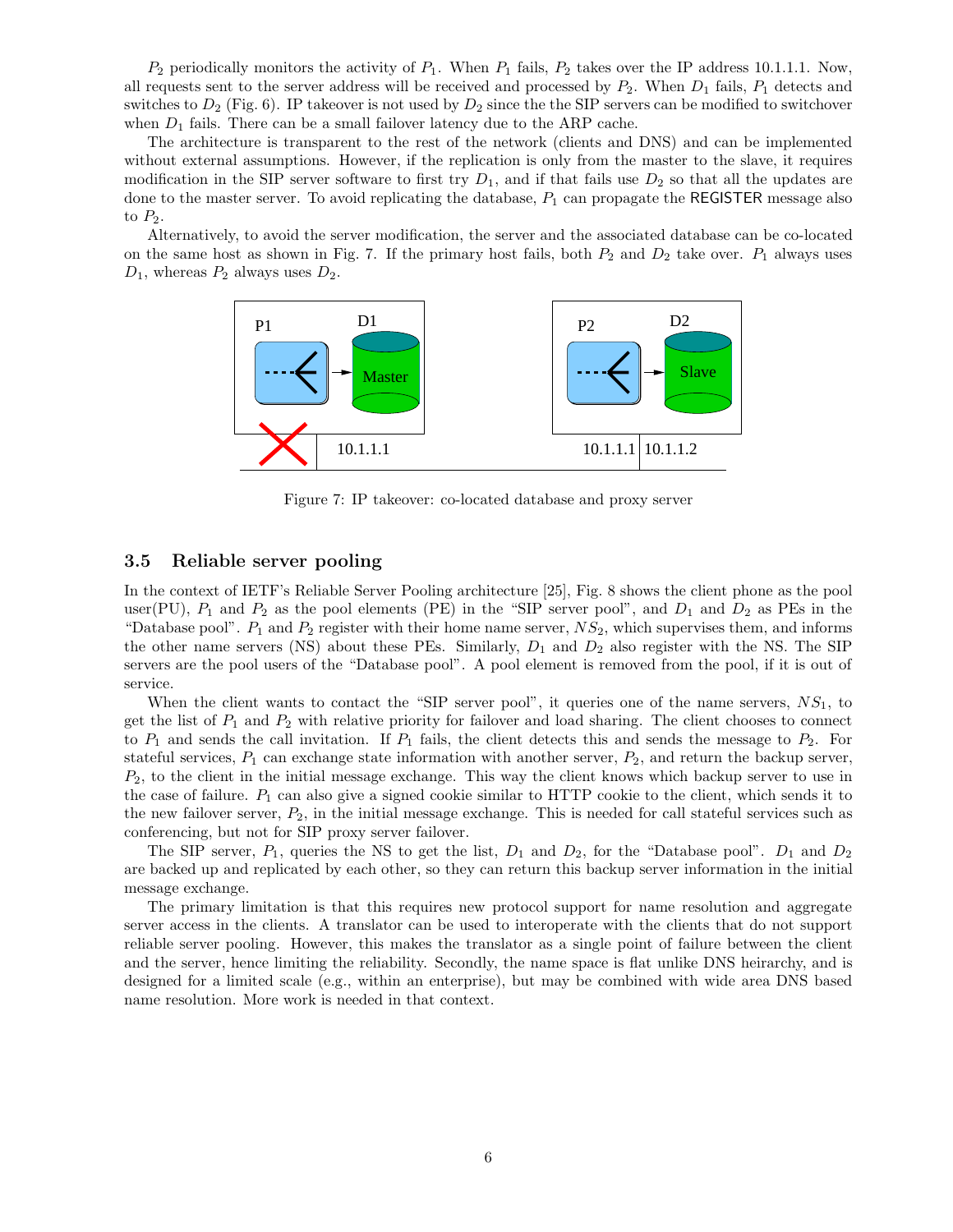

Figure 8: Reliable server pooling for SIP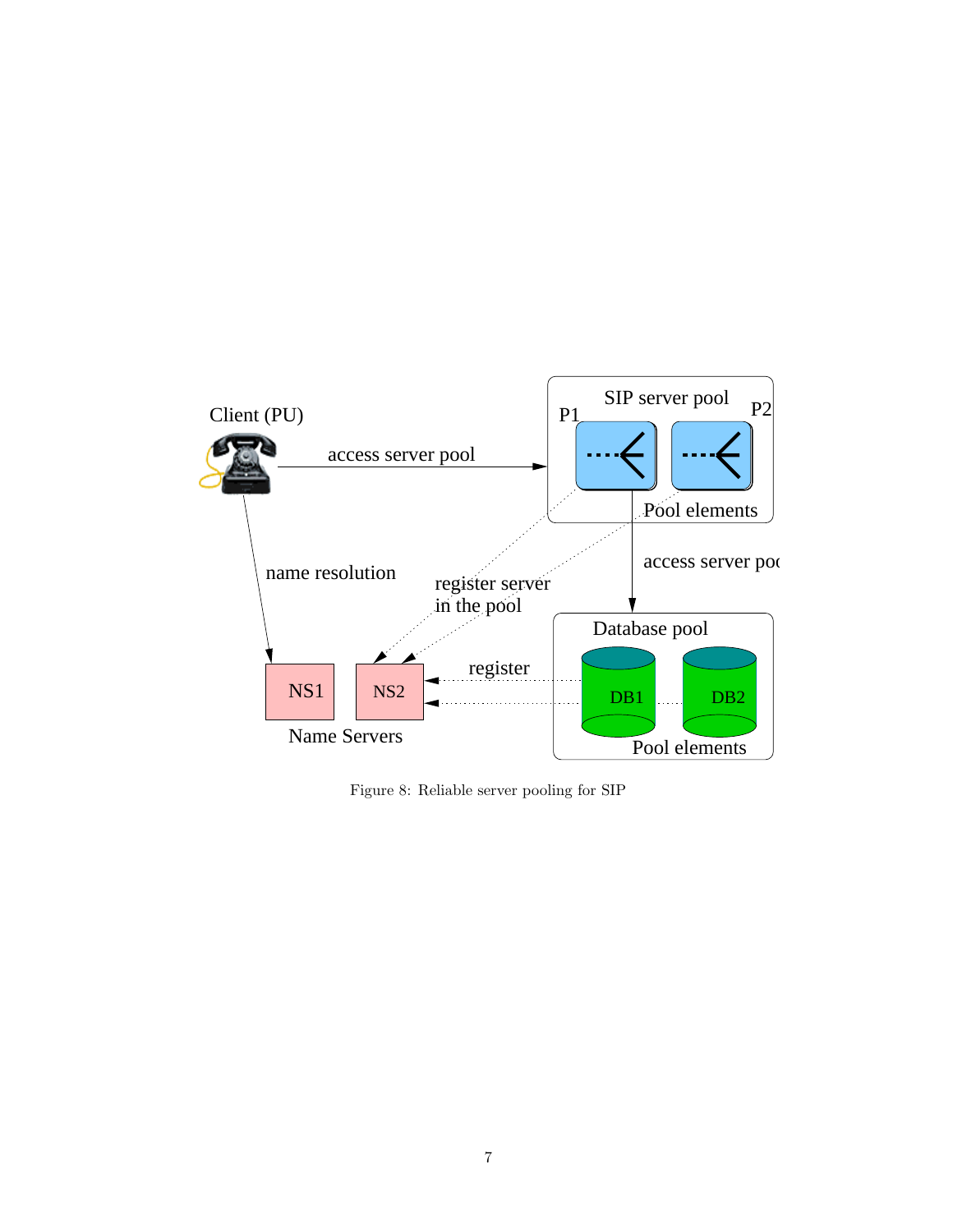In failover, the backup server takes over in case of failure whereas in load sharing all the redundant servers are active and distribute the load among themselves. Some of the failover techniques can also be extended to load sharing.

## **4.1 DNS-based load sharing**

The DNS SRV [14] and NAPTR [15] mechanisms can be used for load sharing using the priority and weight fields.

```
example.com
_sip._udp 0 40 a.example.com
          0 40 b.example.com
          0 20 c.example.com
          1 0 backup.somewhere.com
```
The above DNS entry indicates that the servers a, b, c should be used if possible (priority 0), with backup.somewhere.com as the backup server (priority 1) for failover. Within the three primary servers, a and b are to receive a combined total of 80% of the requests, while c, presumably a slower server, should get the remaining 20%. Clients can use weighted randomization to achieve this distribution.



Figure 9: DNS-based

Figure 10: Identifier-based load sharing

However, simple random distribution of requests is not sufficient since the servers need to access to the same registration information. Thus, in the example above, each server would have to replicate incoming REGISTER requests to all other servers or update the common shared/replicated database(s). In either case, the updates triggered by REGISTER quickly become the bottleneck. The SIP phones typically do REGISTER refresh once an hour, thus, for a wireless operator with one million phones, it has to process about 280 updates per second. Our SIP server handles about 300 registration requests per second and about 90 proxy requests per second [26] on a dedicated Sun Netra XI, a 500 MHz UltraSPARC IIe with 128 MB of memory, running Solaris 2.9

Fig. 9 shows an example with three redundant servers and two redundant databases. For every REGISTER, it performs one read and one write in the database. For every INVITE-based call request, it performs one read from the database. Every write should be propagated to all the  $D$  databases, whereas read can be done from any available database. Suppose there are N writes and  $r * N$  reads, e.g., if same number of INVITE and REGISTER are processed then  $r = 2$ . Suppose, the database write takes T units of time, and database read takes  $t * T$  units, where typically  $t = 1/2$ . Total time per database will be  $((tr/D) + 1)TN$ .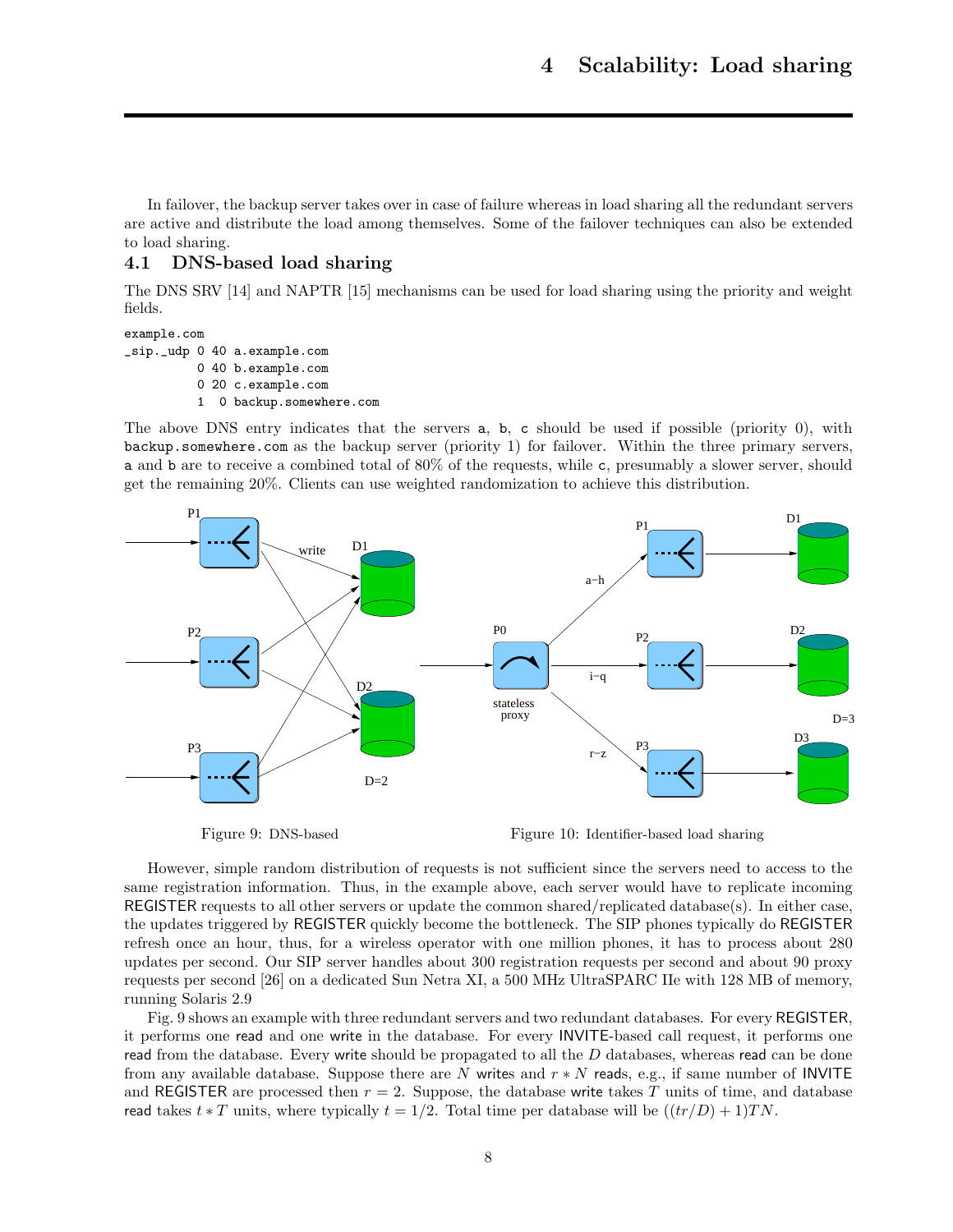### **4.2 Identifier-based load sharing**

In this method (Fig. 10), the user space is divided into multiple non-overlapping groups, e.g., based on the first letter of the user identifier. For example,  $P_1$  handles  $a-h$ ,  $P_2$  handles  $i-q$  and  $P_3$  handles  $r-z$ . A high speed stateless server  $(P_0)$ , proxies the call request to  $P_1$ ,  $P_2$  and  $P_3$  based on the identifier. If a call is received for destination *bob@home.com* it goes to  $P_1$ , whereas *sam@home.com* goes to  $P_3$ . Each server has its own database and does not need to interact with the others.

The only bottleneck may be the stateless proxy. However, since stateless proxies are much faster than stateful proxies, the method works reasonably well. Moreover, the layer-2 approach for load sharing among stateless proxies can be used as described in Section 4.4.

Suppose  $N$ ,  $D$ ,  $T$ ,  $t$  and  $r$  are as defined in the previous section. Since each read and write operation is limited to one database and assuming uniform distribution of requests to the different servers, total time per database will be  $((tr+1)/D)TN$ . Since the writes do not have to be propagated to all the databases and the database can be co-located on the same host with the proxy, it reduces the internal network traffic.



Figure 11: SIP scalability using DNS SRV

We can combine the two methods in a two-stage scaling architecture, shown in Fig. 11. The first set of proxy servers selected via DNS SRV perform stateless request routing to the particular second-stage cluster based on the identifier. The cluster member is again determined via the DNS SRV. The second-stage server performs the actual request processing. This architecture scales to any desired processing load and user population size. Adding an additional stage does not affect the audio delay, since the media path (usually directly between the SIP phones) is independent of the signaling path.

### **4.3 Network address translation**

A network address translator (NAT) device can expose a unique public address as the server address and distribute the incoming traffic to one of the several internal private hosts running the SIP servers [27]. Soon the NAT itself becomes the bottleneck making the architecture inefficient. Moreover, the transaction stateful nature of SIP servers require that subsequent re-transmissions should be handled by the same internal server. So the NAT needs to maintain the transaction state for the duration of the transaction, further limiting scalability.

#### **4.4 Servers with the same IP address**

In this approach, all the redundant servers in the same broadcast network use the same IP address. The router on the subnet is configured to forward the incoming packets to one of these servers' MAC address.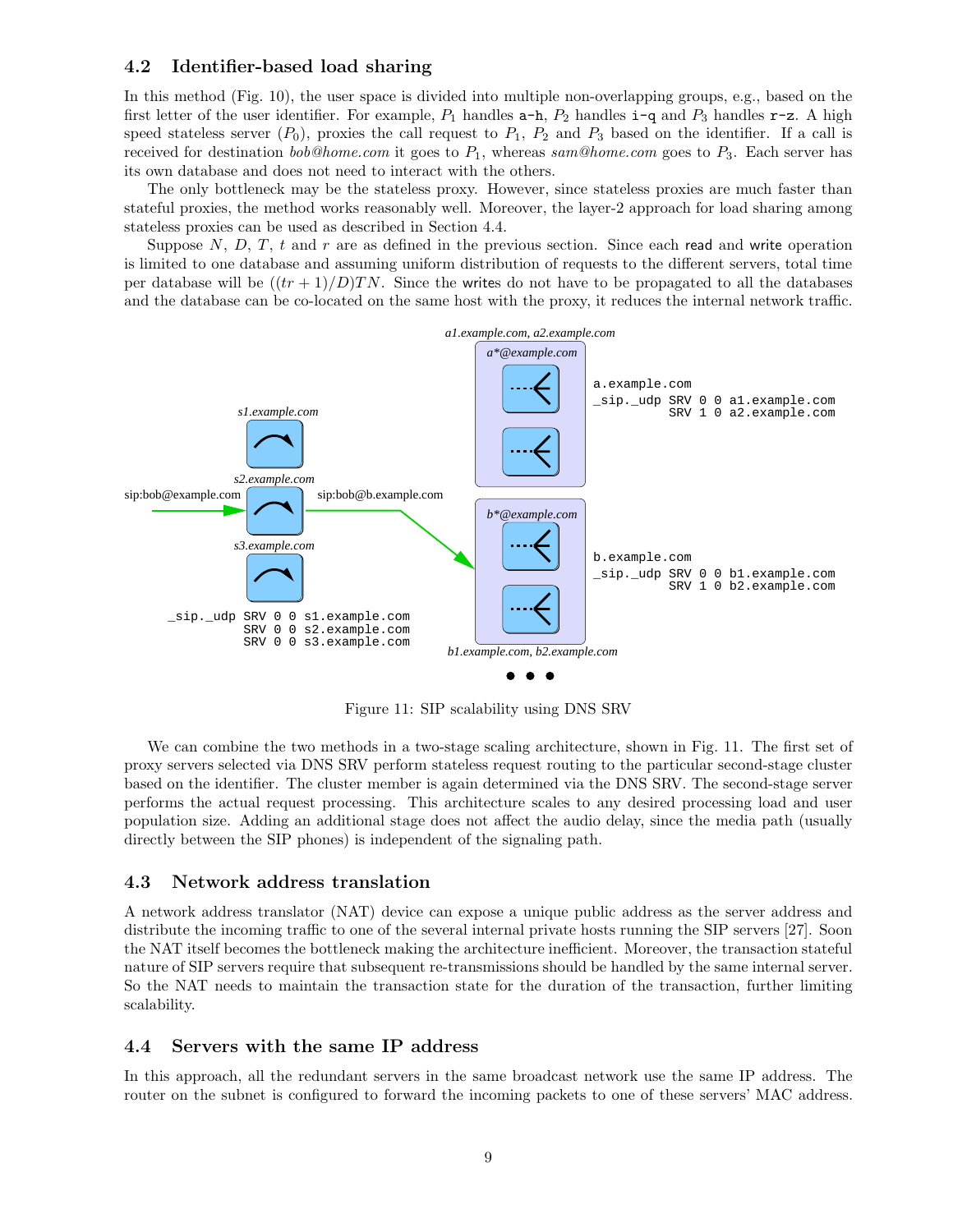The router can use various algorithms such as "round robin" or "response time from server" to determine the less loaded server to choose.

To avoid storing SIP transaction states in the subnet router, this method is only recommended for stateless SIP proxies that use only UDP transport and treat each request as independent without maintaining any transaction state.

In the absence of DNS SRV, we can use this method for the first stage in Fig. 11. This is less efficient since the network bandwidth of this subnet may limit the number of servers in the cluster. Moreover, this method does not work if the network is dead.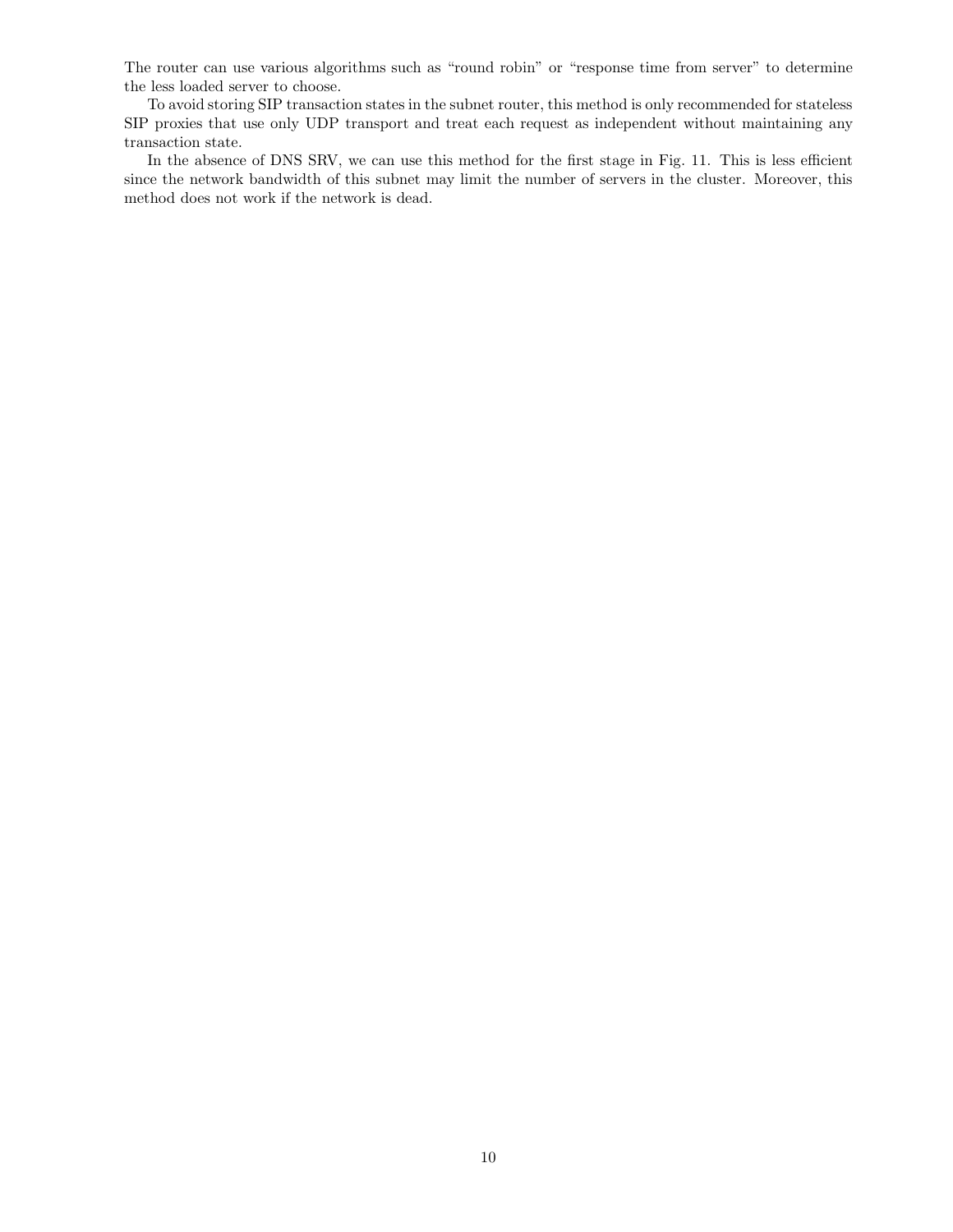We have used some of the above techniques in our Columbia InterNet Extensible Multimedia Architecture (CINEMA). The architecture [28, 29] consists of our SIP server, sipd and a MySQL database for user profile and system configuration. Other components such as the PSTN gateway and media servers are outside the scope of this paper. The configuration and management are done via a web interface that accesses various CGI (Common Gateway Interface) scripts written in Tcl on the web server. All the servers may run on a single machine for an enterprise setup.



Figure 12: Failover in CINEMA

For failover, we use two sets of identical servers on two different machines as shown in Fig. 12. The database and SIP server share the same host. The databases are replicated using MySQL 4.0 replication [21] such that both  $D_1$  and  $D_2$  are master and slave of each other. MySQL propagates the binary log of the SQL commands of master to the slave, and the slave runs these commands again to do the replication. Appendix A contains the details of two-way replication in MySQL.

MySQL 4.0 does not support any locking protocol between the master and the slave to guarantee the atomicity of the distributed updates. However, the updates from the SIP server are additive, i.e., each registration from each device is one database record, so having two devices for the same user register with two database replicas does not interfere with the other registration. For example, if *bob@home.com* registers  $bob@location1.com$  with  $D_1$  and  $bob@location2.com$  with  $D_2$ , both,  $D_1$  and  $D_2$ , will propagate the updates to each other such that both will have both of Bob's locations. There is a slight window of vulnerability when one contact is added from  $D_1$  and the same contact is removed in  $D_2$ , then after the propagation of updates the two databases will be inconsistent with different contacts for the user. It turns out that this does not occur for the simple failover as we describe next. We can safely use the two-way replication as long as updates are done by only the SIP server.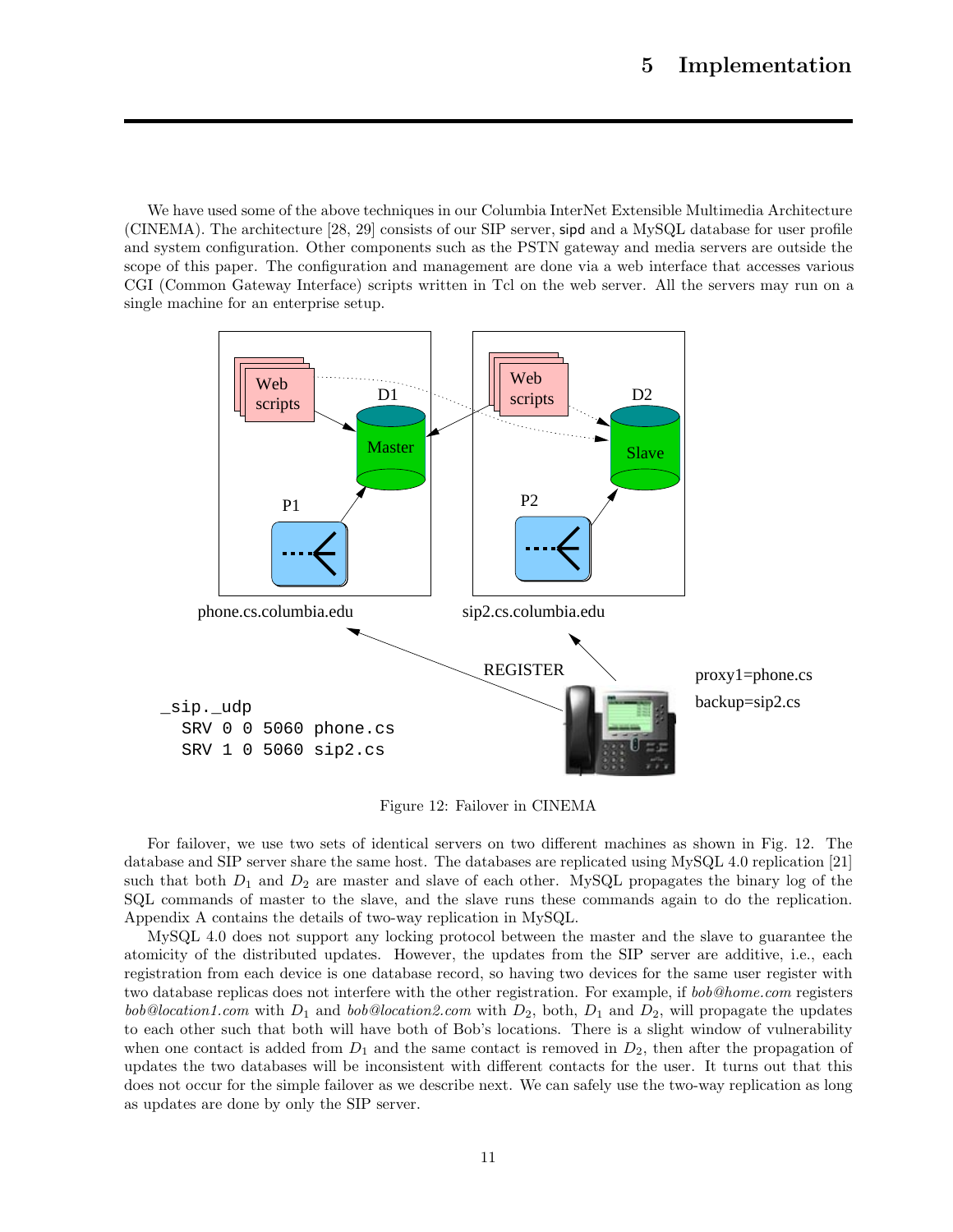For a simple failover case, the primary server  $P_1$  is preferred over the secondary server  $P_2$ . So all the REGISTER requests go to  $P_1$  and are updated in  $D_1$ . The replication happens from  $D_1$  to  $D_2$ , not the other way. Only in the case of failure of  $P_1$ , will the update happen to  $D_2$  through  $P_2$ . But  $D_1$  will not be updated by the server in this case. By making sure that database becomes consistent before the failed server is brought up, we can avoid the database inconsistency problem mentioned above.

Web scripts are used to manage user profile and system configuration. To maintain database consistency, the web scripts should not be allowed to modify  $D_2$  if  $D_1$  is up. To facilitate this we modified the MySQL-Tcl client interface to accept a list of connection attributes. For example, if  $D_1$  and  $D_2$  are listed then the scripts tries to connect to  $D_1$  first, and if that fails then tries  $D_2$  as shown in Fig. 12. For our web scripts, the short lived TCP connection to MySQL is active as long as the CGI script is running. So the failover at the connection setup is sufficient. In future, for long lived connection it should be modified to provide failover even when the connection breaks.

We use an in-memory cache of user records inside the SIP server to improve its performance [28, 26]. This causes more latency in updating the user registration from  $P_1$  to  $P_2$ . If the failover happens before the update is propogated to the  $P_2$ , then it may have an old and expired record. However, in practice the phones refresh registrations much before the expiry and the problem is not visible. For example, suppose the record expires every two hours and the refresh happens every 50 minutes. Suppose  $P_1$  receives the registration update from a phone and fails before propagating the update to  $D_1$ . At this point, the record in  $D_2$  has 70 minutes to expire so  $P_2$  can still handle the calls to this phone. The next refresh happens in 50 minutes, before expiration of the record in  $D_2$ . If a new phone is setup (first time registration) just before failure of  $P_1$ , it will be unavailable until the next refresh. Secondly, with the Cisco phone [23] that has the primary and backup proxy address options (Section 3.1), the phone sends registers with both  $P_1$  and  $P_2$ . Both  $D_1$  and  $D_2$  propagate the same contact location change to each other. However, since the contact record is keyed on the user identifier and contact location, the second write just overrides the first write without any other side effect. Alternatively, the server can be modified to perform the immediate synchronization between the in-memory cache and external database if the current load is less.

The two-way replication can be extended to more servers by using circular replication such as  $D_1 - D_2$ - $D_3-D_1$  using the MySQL master/slave configuration [21]. To provide failover of individual servers (e.g.,  $D_1$ ) fails but not  $P_1$ ), the SIP server  $P_1$  should switch to  $D_2$ , if  $D_1$  is not available.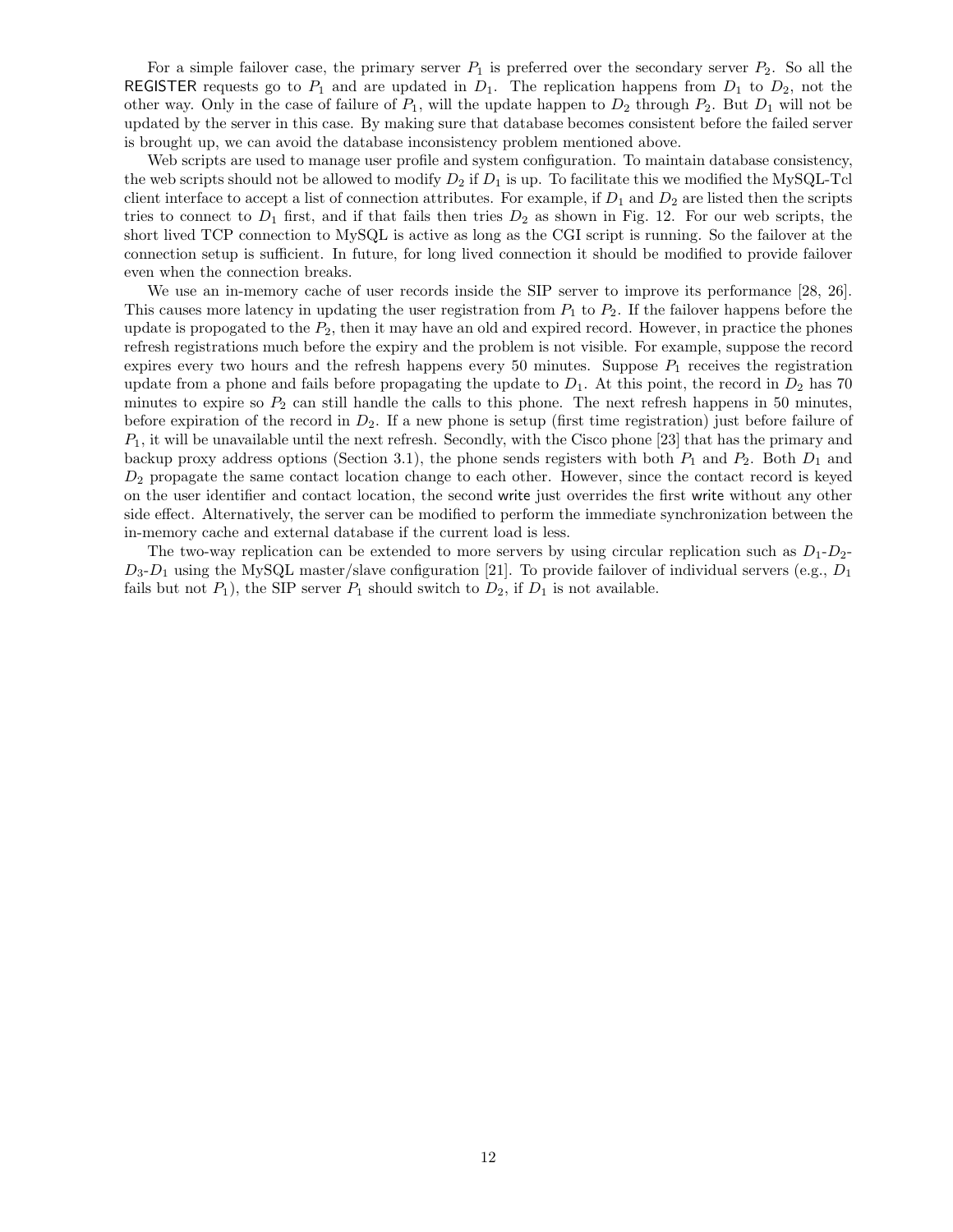We have shown how to apply some of the existing failover and load sharing techniques to SIP servers. The DNS SRV is the most preferred way to do redundancy since it does not require network co-location of the servers. For example, one can place SIP servers on different networks. With IP address takeover and NATs, that is rather difficult. This is less important for enterprise environments, but interesting for voice service providers such as Vonage. DNS itself is replicated, so a single name server outage does not affect operation. Combining DNS with the identifier-based load sharing can scale to large user base.

We have also described the failover implementation in our test bed. We will continue implementing and experimenting with load sharing techniques for our SIP server. Other call stateful services such as voicemail, conferencing and PSTN interworking need more work to do failover and load sharing in the middle of the call without breaking the session.

Detection and recovery of wide area path outages [30] is complementary to the individual server failover. Instead of statically configuring the redundant servers, it will be useful if the servers can automatically discover and configure other available servers on the Internet, e.g., to handle temporary overload [31]. This gives rise to the service model where the provider can sell its SIP services dynamically by becoming part of another customer SIP network. A peer-to-peer approach for the SIP service also seems promising for future work.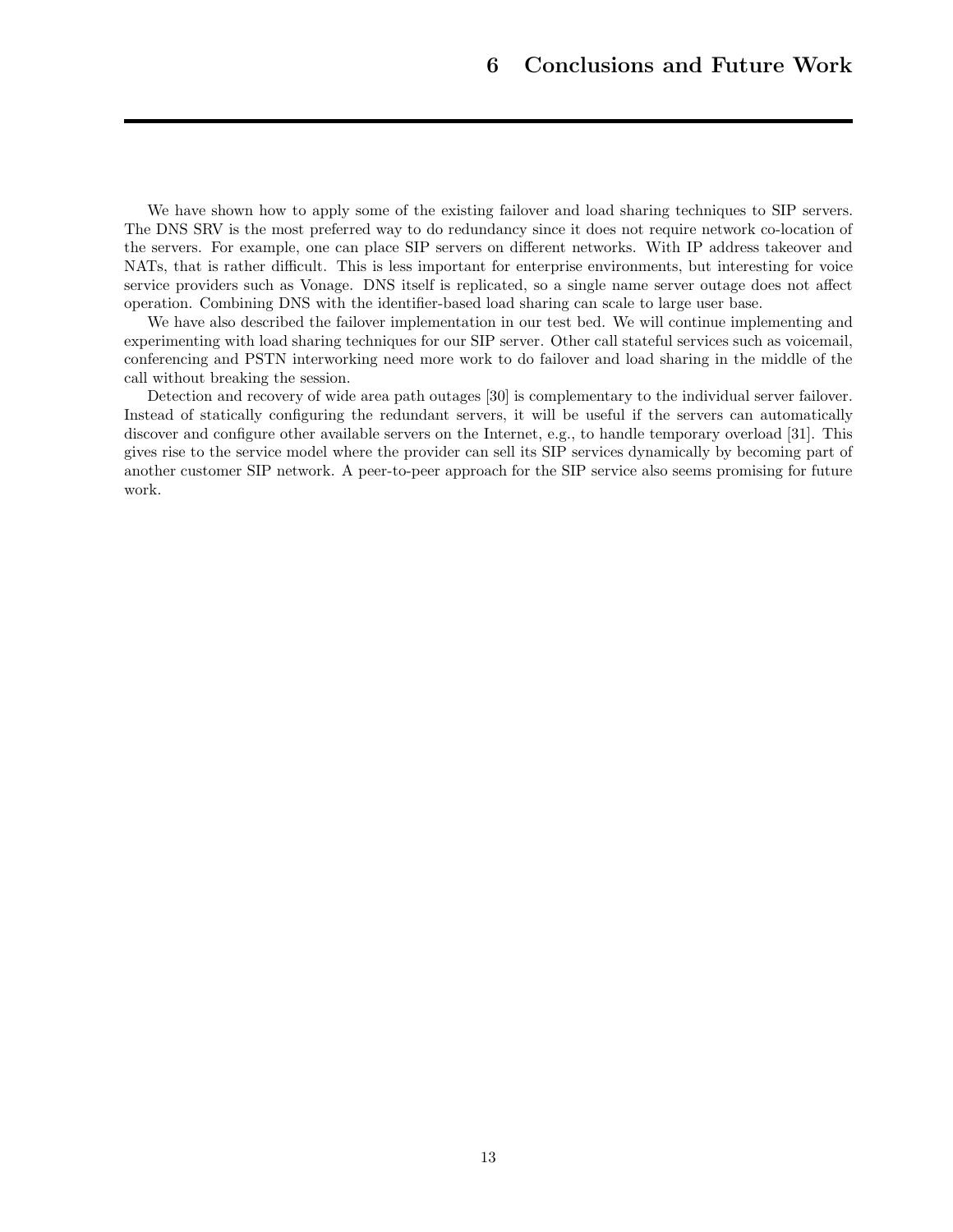Jonathan Lennox is the primary architect of our SIP server, sipd. Sankaran Narayanan implemented efficient database interaction in sipd. The work is supported by a grant from SIPquest, Inc.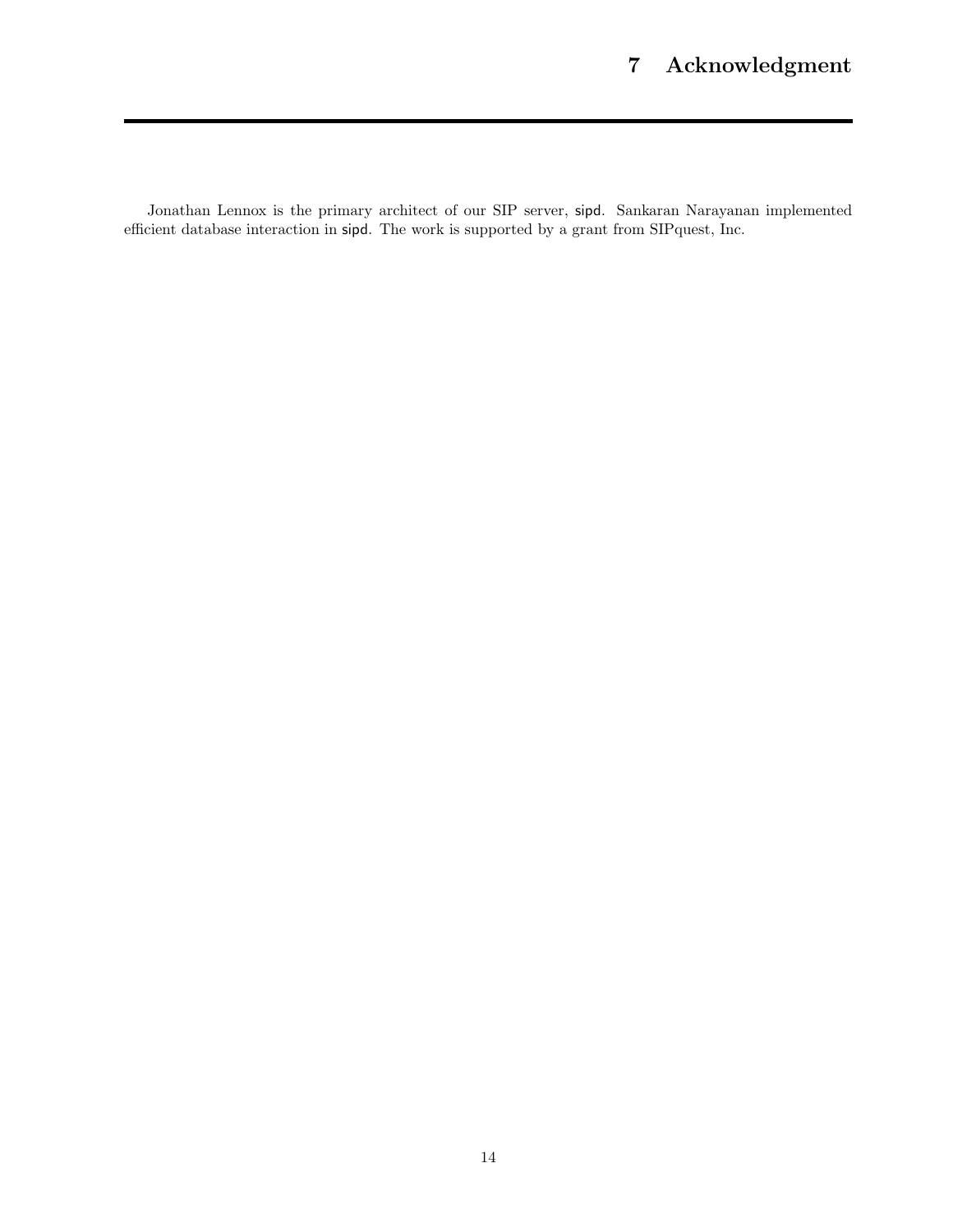This section describes the steps needed to setup two-way replication in MySQL. Please refer to Fig. 12 for the following steps:

1. Edit / $etc/my$ .cnf to set the unique server-id for  $D_1$  and enable binary logging:

```
[mysqld]
server-id = 1log-bin
```
Restart mysqld.

2. Create a replication user on  $D_1$  with appropriate privileges for  $D_2$ 's IP address.

GRANT SELECT,PROCESS,FILE,SUPER,RELOAD, REPLICATION CLIENT,REPLICATION SERVER ON \*.\* TO replication@"sip2.cs.columbia.edu" IDENTIFIED BY "somepassword";

- 3. Then copy the data/sip directory to snapshot.tar file
- 4. Get the master status (file name and position) of the binary log.

SHOW MASTER STATUS;

Suppose it shows file as phone-bin.001 and position as 73.

- 5. Shutdown mysqld and start it again. Make sure no updates are happening in  $D_1$  or  $D_2$  while setting up the replication. Make sure  $D_2$  is dead.
- 6. Create a replication user on  $D_2$  similar to  $D_1$ , but with permissions for IP address of  $D_1$ , so that  $D_1$ can access  $D_2$ .
- 7. Copy and uncompress the snapshot.tar from  $D_1$  to the  $D_2$  data directory. This will ensure the content the sip database of  $D_2$  is same as that of  $D_1$  when for the given master status of  $D_1$ . Some fields in the sip database, such as cinema::sipdhost should store the actual host name of the machine running the server. These fields can be populated with  $\rm{sip2}$  for  $D_2$  using the SQL SLAVE SKIP COUNTER global in MySQL.
- 8. Edit /etc/my.cnf of  $D_2$ , similar to  $D_1$ , except that the server-id is 2 for  $D_2$ . (server-id values are not important as long as they are unique for a given replication setup.)
- 9. Start mysqld on  $D_2$ .
- 10. Setup  $D_2$  as slave of  $D_1$ , by running following command on  $D_2$ :

```
CHANGE MASTER TO
MASTER_HOST='sip2.cs.columbia.edu',
MASTER_USER='replication',
MASTER_PASSWORD='somepassword',
MASTER_LOG_FILE='phone-bin.001',
MASTER_LOG_POS=73;
START SLAVE;
```
The log file and position are same as that recorded from  $D_1$ . At this point we have  $D_1$  to  $D_2$  replication complete.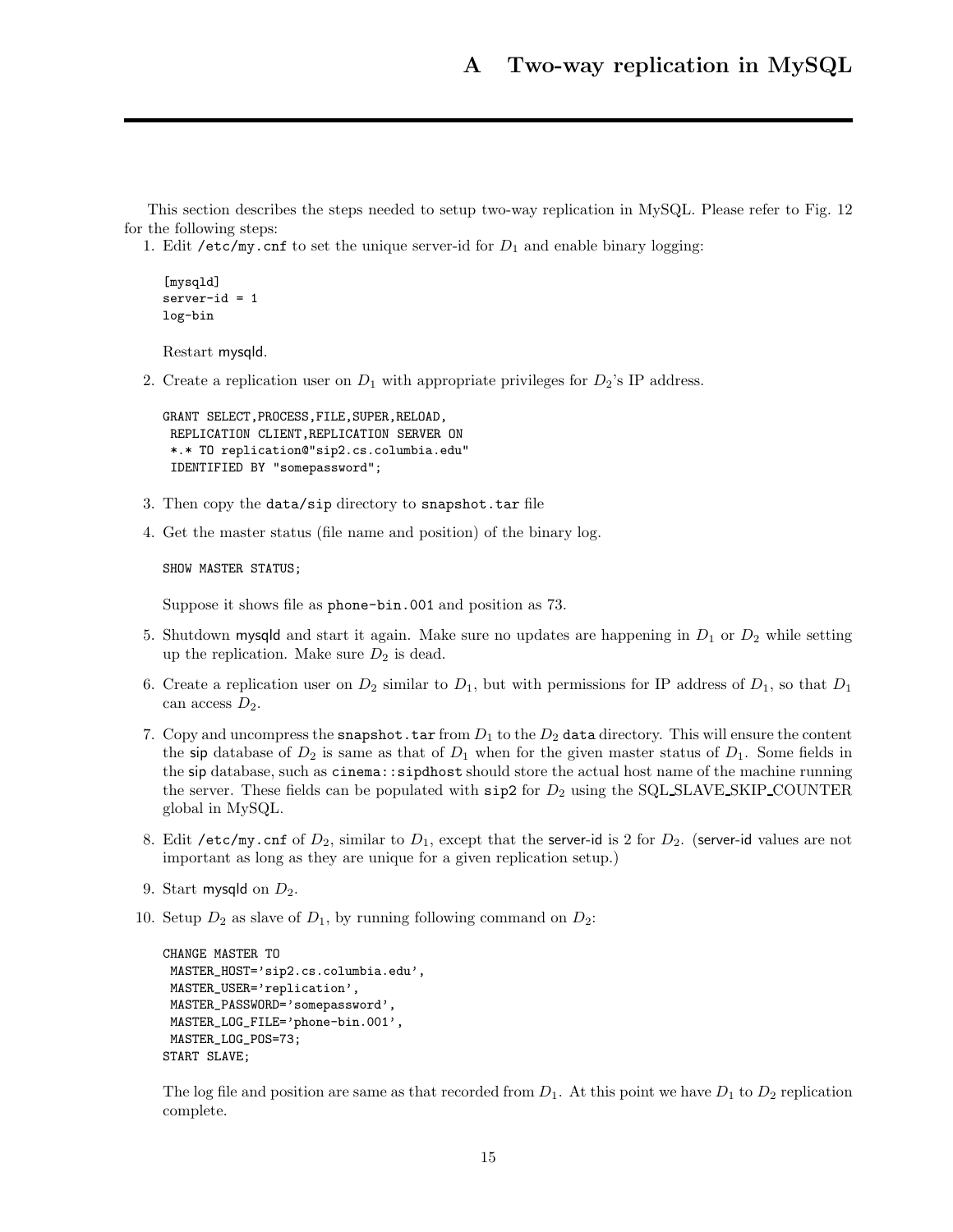- 11. Now record the master status on  $D_2$ . Suppose it shows file as  $\text{sip2-bin}$ .002 and position as 79.
- 12. Copy all the \*bin.\* (binary logs) from  $D_2$ 's data directory to  $D_1$ 's data directory.
- 13. Not set  $D_1$  as slave of  $D_2$  by running following command on  $D_1$ :

```
CHANGE MASTER TO
MASTER_HOST='phone.cs.columbia.edu',
MASTER_USER='replication',
MASTER_PASSWORD='somepassword',
MASTER_LOG_FILE='sip2-bin.002',
MASTER_LOG_POS=79;
START SLAVE;
```
At this point  $D_2$  to  $D_1$  replication is also complete. To allow access from other hosts, it may be required to remove the no-authentication line from the MySQL permissions table.

USE mysql; DELETE FROM user WHERE User=''; FLUSH PRIVILEGES;

To bring up  $D_1$  after a failover, tables on  $D_2$  should be read-locked to prevent database inconsistency. In case failover messes up for some reason, the whole procedure can be repeated to setup the failover from scratch without losing the data in  $D_1$ .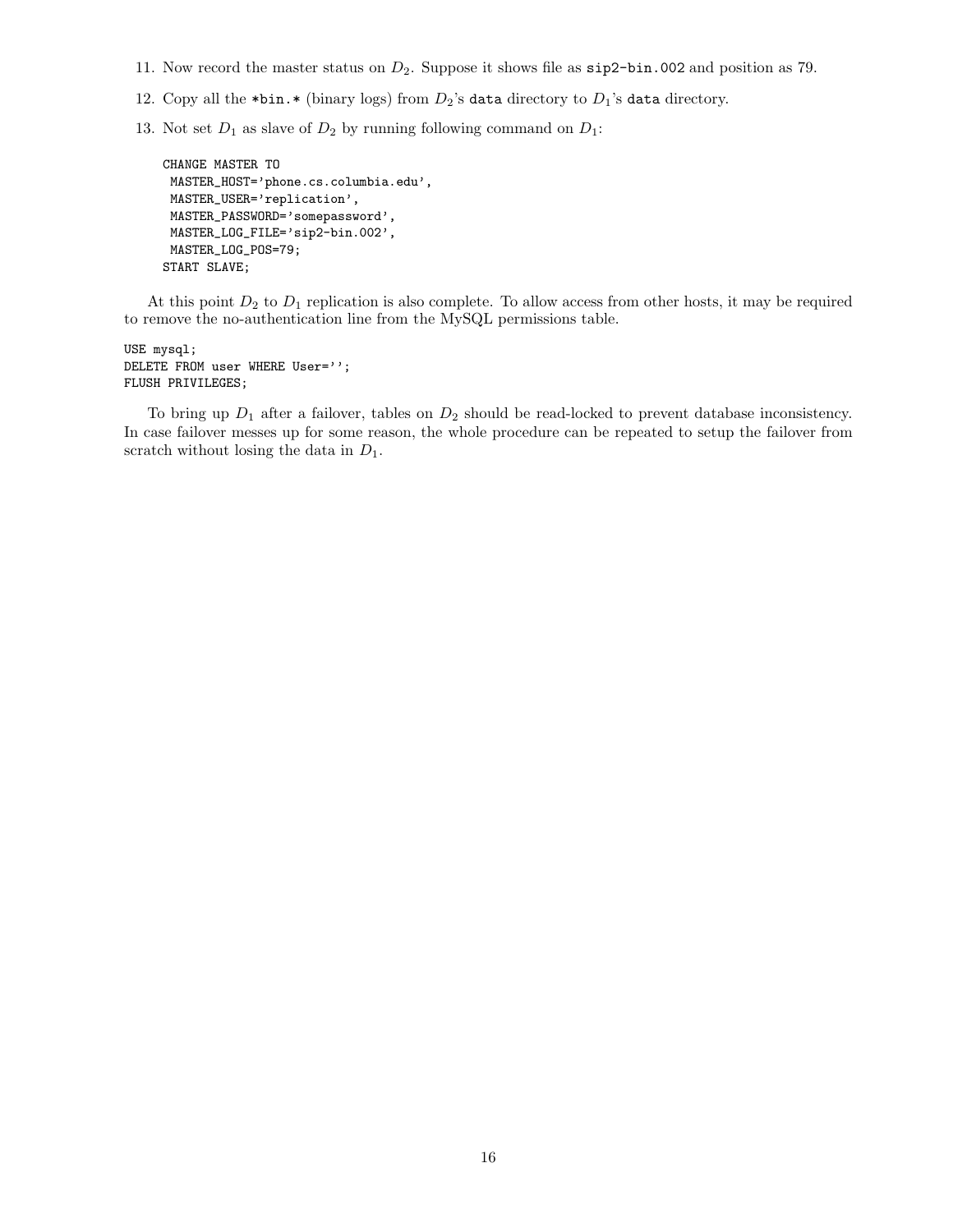## **References**

- [1] J. Rosenberg, H. Schulzrinne, G. Camarillo, A. R. Johnston, J. Peterson, R. Sparks, M. Handley, and E. Schooler, "SIP: session initiation protocol," RFC 3261, Internet Engineering Task Force, June 2002.
- [2] H. Schulzrinne and J. Rosenberg, "Internet telephony: Architecture and protocols an IETF perspective," *Computer Networks and ISDN Systems*, vol. 31, pp. 237–255, Feb. 1999.
- [3] H. Schulzrinne and J. Rosenberg, "The session initiation protocol: Internet-centric signaling," *IEEE Communications Magazine*, vol. 38, Oct. 2000.
- [4] H. Bryhni, E. Klovning, and Øivind Kure, "A comparison of load balancing techniques for scalable web servers," *IEEE Network*, vol. 14, July 2000.
- [5] K. Suryanarayanan and K. J. Christensen, "Performance evaluation of new methods of automatic redirection for load balancing of apache servers distributed in the Internet," in *IEEE Conference on Local Computer Networks*, (Tampa, Florida, USA), Nov. 2000.
- [6] O. Damani, P. Chung, Y. Huang, C. Kintala, and Y. Wang, "ONE-IP: techniques for hosting a service on a cluster of machines," *Computer Networks*, vol. 29, pp. 1019–1027, Sept. 1997.
- [7] D. Oppenheimer, A. Ganapathi, and D. Patterson, "Why do internet services fail, and what can be done about it?," in *4th USENIX Symposium on Internet Technologies and Systems (USITS '03)*, (Seattle, WA), Mar. 2003.
- [8] A. C. Snoeren, D. G. Andersen, and H. Balakrishnan, "Fine-grained failover using connection migration," in *USENIX Symposium on Internet Technologies and Systems*, (San Francisco), Mar. 2001.
- [9] High-Availability Linux Project, http://www.linux-ha.org/.
- [10] Cisco Systems, Failover configuration for LocalDirector, http://www.cisco.com/warp/public/cc/pd/cxsr/400/tech/locd
- [11] G. Hunt, G. Goldszmidt, R. P. King, and R. Mukherjee, "Network dispatcher: a connection router for scalable Internet services," *Computer Networks*, vol. 30, pp. 347–357, Apr. 1998.
- [12] C.-L. Yang and M.-Y. Luo, "Efficient support for content-based routing in web server clusters," in *2nd USENIX Symposium on Internet Technologies and Systems*, (Boulder, Colorado, USA), Oct 1999.
- [13] Akamai Technologies, Inc. http://www.akamai.com.
- [14] A. Gulbrandsen, P. Vixie, and L. Esibov, "A DNS RR for specifying the location of services (DNS SRV)," RFC 2782, Internet Engineering Task Force, Feb. 2000.
- [15] M. Mealling and R. W. Daniel, "The naming authority pointer (NAPTR) DNS resource record," RFC 2915, Internet Engineering Task Force, Sept. 2000.
- [16] P. Conrad, "Services provided by reliable server pooling," Internet Draft draft-ietf-rserpool-service-00, Internet Engineering Task Force, Jan. 2004. Work in progress.
- [17] M. Tuexen, Q. Xie, R. J. Stewart, M. Shore, L. Ong, J. Loughney, and M. Stillman, "Requirements for reliable server pooling," RFC 3237, Internet Engineering Task Force, Jan. 2002.
- [18] A. Srinivasan, K. G. Ramakrishnan, K. Kumaran, M. Aravamudan, and S. Naqvi, "Optimal design of signaling networks for Internet telephony," in *Proceedings of the Conference on Computer Communications (IEEE Infocom)*, (Tel Aviv, Israel), Mar. 2000.
- [19] R. Sparks, "The session initiation protocol (SIP) refer method," RFC 3515, Internet Engineering Task Force, Apr. 2003.
- [20] R. Sparks, "SIP load management," Internet Draft draft-sparks-sipping-load-00, Internet Engineering Task Force, Oct. 2003. Work in progress.
- [21] MySQL, Open Source SQL server, http://www.mysql.com.